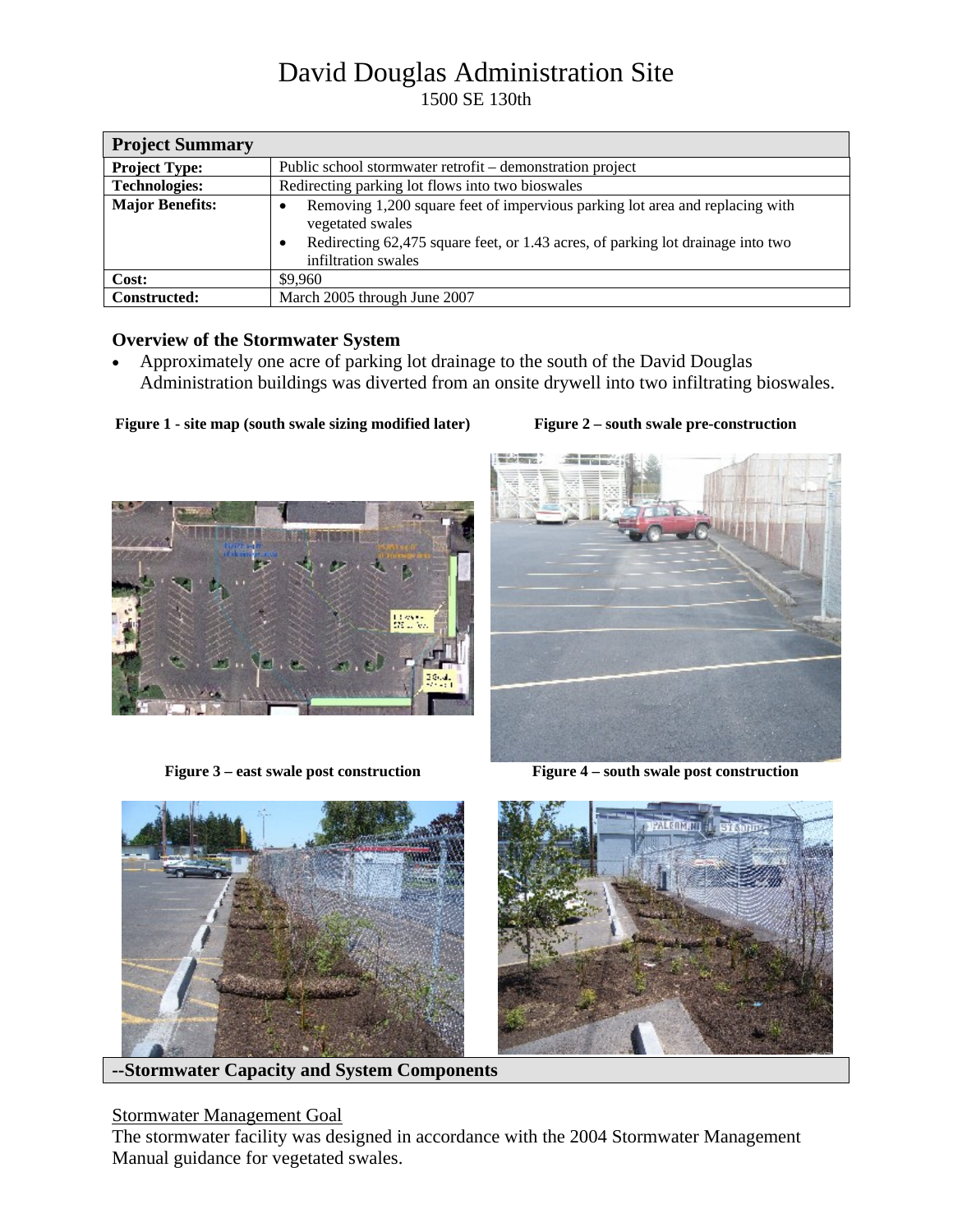## System Components **Vegetated Swales**  *East Swale Catchment area*: 25,850 sq. ft. *Facility footprint:* 560 sq. ft. *Overflow:* At southern end into existing drainage collection system that overland flows into the main parking lot sump

*West Swale*

*Catchment area*: 25,850 sq. ft. *Facility footprint:* 640 sq. ft. (this size was modified by original plan, see Lessons Learned section)

*Overflow:* At west end of the facility into existing drainage sump

## *Landscaping*

While students participated in construction of the project, David Douglas School District horticultural staff installed landscaping. Each swale was planted per the specifications of the city's Stormwater Management Manual. Each 100 foot long swale was planted with five trees, 30 shrubs and about 100 groundcovers. The following species were planted:

#### Groundcovers

| 95  | Juncus effuses      | Common / Soft Rush             |
|-----|---------------------|--------------------------------|
| 110 | Scripus Microcarpus | <b>Small Flowering Bulrush</b> |

#### Shrubs

| 20 | Symphorica Albus       | Snowberry                |
|----|------------------------|--------------------------|
| 28 | Vaccinim Ovatum        | Evergreen Huckleberry    |
| 12 | Mahonia Aquafolium     | Oregon Grape             |
| 12 | Cornus Sericea Isantii | Red Twig Isantii Dogwood |
| 8  | Rosa Nutkana           | Nootka Rose              |

#### **Trees**

|    | Cericidiohyllum Japonicum Katsura Tree |            |
|----|----------------------------------------|------------|
| 10 | Acer Cirinatum                         | Vine Maple |

No irrigation system was provided for these plantings, and hose irrigation will be used during the establishment period.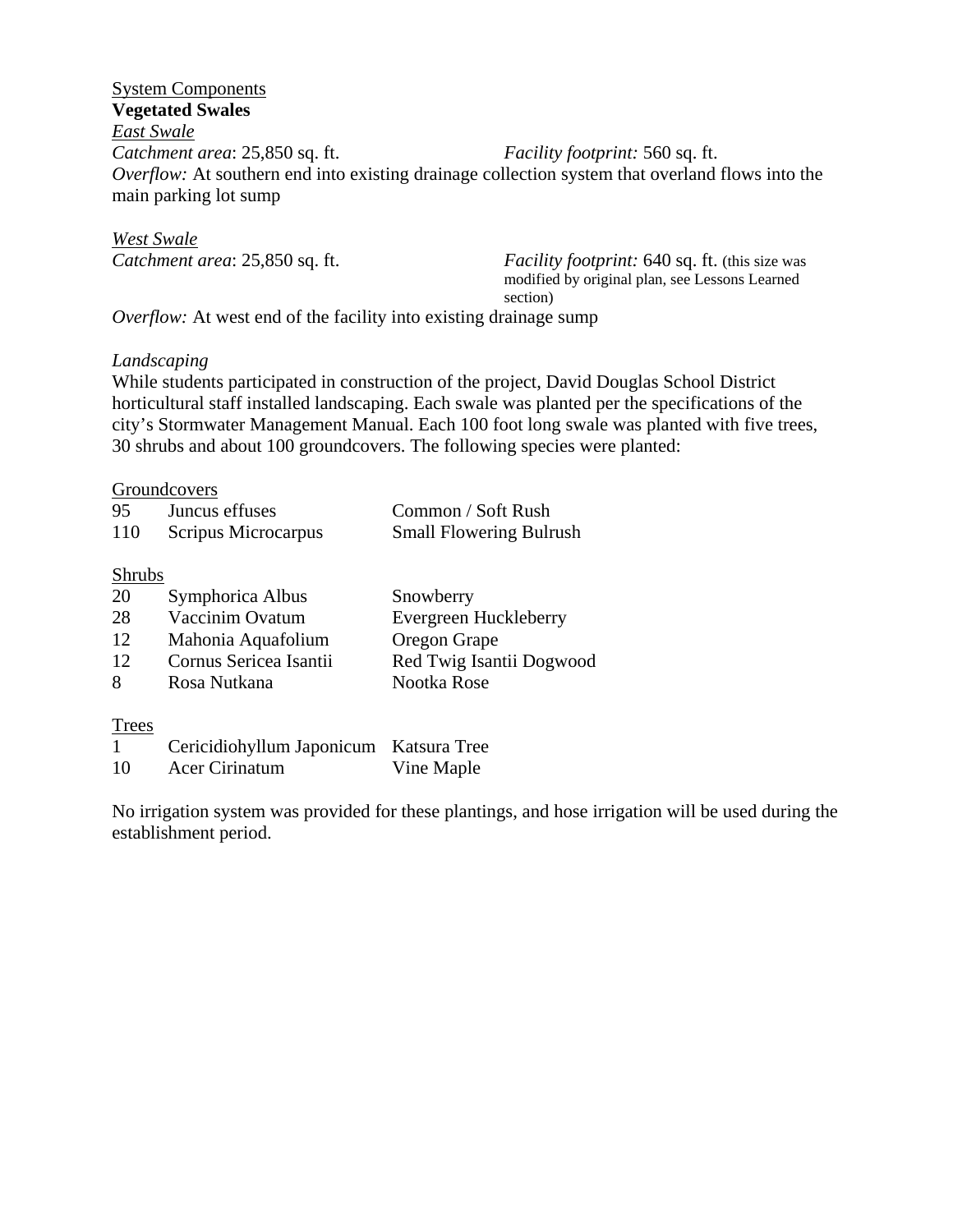#### **Budget**

The David Douglas Administration Parking Lot project cost \$9,960 with \$7,050 billed out for student installation labor and materials and \$2,000 for in kind work by David Douglas staff. Overall design was completed by Environmental Services staff and David Douglas School District teachers and students. Design was not included in these costs.

| <b>Item</b>                                                   |         | <b>DDS Staff</b><br><b>INKS</b> | <b>Total</b><br>Cost |
|---------------------------------------------------------------|---------|---------------------------------|----------------------|
| <b>Construction</b>                                           |         |                                 | \$6,142              |
| Excavation and backfilling of stormwater facility:<br>Rentals | \$930   | \$1500                          |                      |
| <b>Student Labor</b>                                          | \$1,372 |                                 |                      |
| New Extruded Curbing                                          |         |                                 |                      |
| Drain Rock / Backfill                                         |         |                                 |                      |
| <b>Subtotal</b>                                               |         |                                 |                      |
| Landscaping                                                   |         |                                 | \$2,907              |
| Plant Material (trees, grasses)                               | \$1,947 |                                 |                      |
| Mulch                                                         | \$185   |                                 |                      |
| Vegetation installation                                       | \$275   | \$500                           |                      |
| <b>Subtotal</b>                                               | \$2,407 |                                 |                      |
| <b>Permitting</b>                                             |         |                                 | \$911                |
| Site Development + Commercial Building Permit                 | \$911   |                                 |                      |
| <b>Subtotal</b>                                               | \$911   |                                 |                      |
| <b>TOTAL</b>                                                  | \$7,960 | \$2,000                         | \$9,960              |

## **Budget Elements**

### **Non-construction activities**

The cost of design was not included in the budget and was a joint effort of the school district and BES staff. Overall project management was estimated as in kind services.

#### **Construction Activities**

The David Douglas School District Construction Technology CAM instructor, Bill Ekroth, managed the construction of this site. Construction Technology CAM students participated in project installation, except landscape installation, which was completed by district horticultural staff.

#### **Cost Components**

#### **Construction**

Construction cost \$6,142 (including David Douglas School District in kind services), or 62% of the overall project cost. The majority of the work was completed by one excavation contractor and proceeded with few issues.

#### **Landscaping**

Landscaping cost \$ 2,907 (including school district in kind services), or 29% of the overall project cost. These costs were entirely for plant purchase from a native plant nursery.

## **Permitting**

The permits for this project cost \$911, or 9% of the overall project cost (excluding volunteer labor).